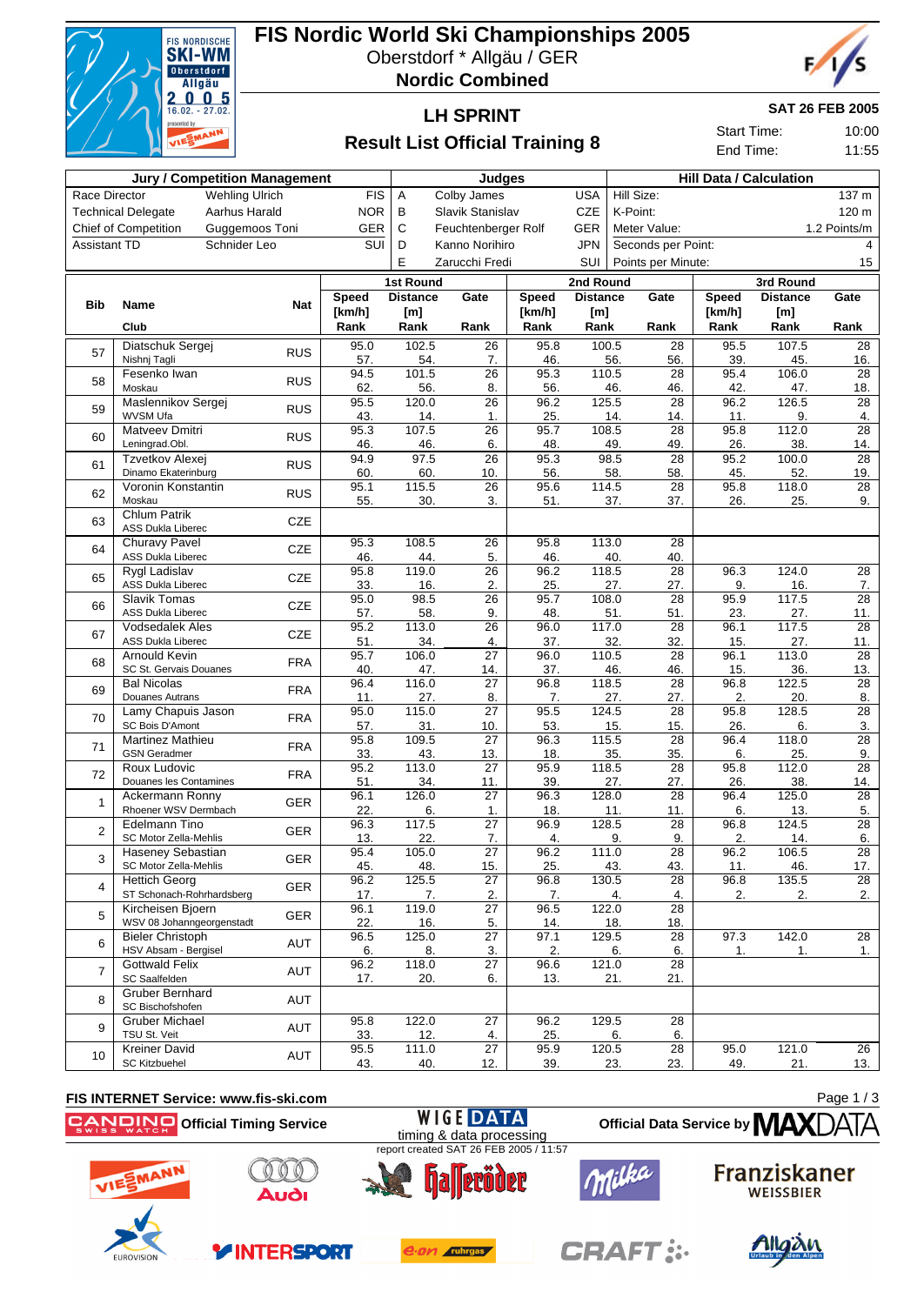

### **FIS Nordic World Ski Championships 2005**

Oberstdorf \* Allgäu / GER

**Nordic Combined**



#### **LH SPRINT Result List Official Training 8**

**SAT 26 FEB 2005**

Start Time: 10:00 End Time: 11:55

|            |                                                  |            |             | <b>1st Round</b>    |                        |             | 2nd Round       |                        | 3rd Round   |                 |                        |  |
|------------|--------------------------------------------------|------------|-------------|---------------------|------------------------|-------------|-----------------|------------------------|-------------|-----------------|------------------------|--|
| <b>Bib</b> |                                                  |            | Speed       | <b>Distance</b>     | Gate                   | Speed       | <b>Distance</b> | Gate                   | Speed       | <b>Distance</b> | Gate                   |  |
|            | Name                                             | Nat        | [km/h]      | [m]                 |                        | [km/h]      | [m]             |                        | [km/h]      | [m]             |                        |  |
|            | Club                                             |            | Rank        | Rank                | Rank                   | Rank        | Rank            | Rank                   | Rank        | Rank            | Rank                   |  |
| 11         | <b>Stecher Mario</b><br><b>WSV Eisenerz</b>      | <b>AUT</b> | 96.8<br>2.  | 116.0<br>27.        | 27<br>8.               | 97.2<br>1.  | 128.5<br>9.     | 28<br>9.               | 96.4<br>6.  | 133.5<br>4.     | 26<br>2.               |  |
| 12         | Harris Spencer                                   | CAN        |             |                     |                        |             |                 |                        |             |                 |                        |  |
|            | Altius Nordic SC                                 |            |             |                     |                        |             |                 |                        |             |                 |                        |  |
| 13         | <b>Harris Wesley</b><br>Altius Nordic SC         | CAN        |             |                     |                        |             |                 |                        |             |                 |                        |  |
| 14         | Myslicki Jason<br>Altius Nordic SC               | CAN        |             |                     |                        |             |                 |                        |             |                 |                        |  |
| 15         | <b>Thompson Max</b><br>Altius Nordic SC          | CAN        | 96.0<br>29. | 93.0<br>62.         | $\overline{28}$<br>37. | 96.1<br>33. | 94.5<br>62.     | 28<br>62.              | 95.1<br>47. | 93.5<br>55.     | $\overline{26}$<br>36. |  |
| 16         | Michielli Giuseppe                               | <b>ITA</b> | 95.3        | 103.5               | $\overline{28}$        | 95.9        | 114.0           | 28                     | 95.2        | 119.5           | 26                     |  |
|            | G.S. Caleppio Vinil<br>Munari Daniele            |            | 46.<br>96.5 | 50.<br>102.0        | 29.<br>$\overline{28}$ | 39.<br>96.9 | 38.<br>107.0    | 38.<br>28              | 45.<br>96.2 | 22.<br>102.5    | 14.<br>$\overline{26}$ |  |
| 17         | G.S. Fiamme Gialle                               | <b>ITA</b> | 6.          | 55.                 | 33.                    | 4.          | 52.             | 52.                    | 11.         | 50.             | 32.                    |  |
| 18         | Strobl Jochen<br>G.S. Fiamme Gialle              | <b>ITA</b> | 95.6<br>42. | 103.0<br>53.        | 28<br>32.              | 96.1<br>33. | 108.5<br>49.    | 28<br>49.              | 95.5<br>39. | 115.0<br>32.    | 26<br>20.              |  |
| 19         | <b>Braaten Kenneth</b>                           | <b>NOR</b> | 96.3        | 108.5               | $\overline{28}$        | 96.3        | 114.0           | 28                     | 95.7        | 123.5           | $\overline{26}$        |  |
|            | Bossmo & Yttern                                  |            | 13.         | 44.                 | 27.                    | 18.         | 38.             | 38.                    | 34.         | 17.             | 10.                    |  |
| 20         | Graesli Ola Morten<br>Tydal IL                   | <b>NOR</b> |             |                     |                        |             |                 |                        |             |                 |                        |  |
| 21         | <b>Hammer Kristian</b><br>Eidsvold Vaerk Skiclub | <b>NOR</b> | 96.1<br>22. | 114.5<br>32.        | $\overline{28}$<br>19. | 96.2<br>25. | 116.0<br>34.    | 28<br>34.              | 95.7<br>34. | 124.5<br>14.    | 26<br>9.               |  |
|            | Klemetsen Havard                                 |            | 96.5        | 128.0               | 28                     | 96.7        | 127.5           | $\overline{28}$        | 96.0        | 130.0           | $\overline{26}$        |  |
| 22         | Kautokeino IL                                    | <b>NOR</b> | 6.          | 5.                  | 5.                     | 10.         | 12.             | 12.                    | 18.         | 5.              | 3.                     |  |
| 23         | Moan Magnus<br>Byaasen IL                        | <b>NOR</b> | 97.0<br>1.  | 129.5<br>4.         | 28<br>4.               | 97.0<br>3.  | 134.5           | $\overline{28}$<br>2.  |             |                 |                        |  |
|            | <b>Tande Petter</b>                              |            | 96.7        | 130.0               | 28                     | 96.8        | 2.<br>130.5     | 28                     | 96.0        | 134.0           | 26                     |  |
| 24         | Byaasen IL                                       | <b>NOR</b> | 3.          | 3.                  | 3.                     | 7.          | 4.              | 4.                     | 18.         | 3.              | 1.                     |  |
| 25         | Heer Ronny<br><b>SC Horw</b>                     | <b>SUI</b> | 95.8<br>33. | 116.5<br>25.        | 28<br>16.              | 95.9<br>39. | 121.5<br>19.    | 28<br>19.              | 95.3<br>43. | 117.0<br>29.    | 26<br>17.              |  |
| 26         | <b>Hollenstein Michael</b><br>SC am Bachtel      | SUI        |             |                     |                        |             |                 |                        |             |                 |                        |  |
| 27         | <b>Hurschler Andreas</b>                         | SUI        | 96.0        | 118.5               | $\overline{28}$        | 96.2        | 119.5           | 28                     | 95.8        | 123.0           | $\overline{26}$        |  |
|            | SC Bannalp                                       |            | 29.         | <u>19.</u><br>104.5 | 12.                    | 25.         | 25.             | 25.                    | 26.         | 18.             | 11.                    |  |
| 28         | Rieder Ivan<br><b>SC Kandersteg</b>              | SUI        | 96.1<br>22. | 49.                 | $\overline{28}$<br>28. | 96.3<br>18. | 115.0<br>36.    | $\overline{28}$<br>36. | 95.7<br>34. | 116.0<br>30.    | $\overline{26}$<br>18. |  |
| 29         | Schmid Jan                                       | SUI        | 96.3        | 123.5               | $\overline{28}$        | 96.5        | 126.0           | 28                     | 96.1        | 126.5           | $\overline{26}$        |  |
|            | <b>TV Unterstrass</b><br>Vonlanthen Lucas        |            | 13.<br>96.5 | 10.<br>116.5        | 7.<br>28               | 14.<br>96.5 | 13.<br>120.5    | 13.<br>28              | 15.<br>96.2 | 9.<br>113.5     | 6.<br>26               |  |
| 30         | SC Bühler                                        | SUI        | 6.          | 25.                 | 16.                    | 14.         | 23.             | 23.                    | 11.         | 35.             | 23.                    |  |
| 31         | Camerota Eric                                    | <b>USA</b> | 95.1        | 103.5               | $\overline{28}$        | 95.0        | 105.0           | 28                     | 94.5        | 102.5           | $\overline{26}$        |  |
|            | <b>NSF Park City</b>                             |            | 55.<br>96.2 | 50.<br>116.0        | 29.<br>28              | 59.<br>96.3 | 54.<br>124.5    | 54.<br>28              | 55.<br>96.0 | 50.<br>123.0    | 32.<br>26              |  |
| 32         | Demong Bill<br>Lake Placid SC                    | <b>USA</b> | 17.         | <u>27.</u>          | 18.                    | <u>18.</u>  | 15.             | 15.                    | 18.         | 18.             | $11 -$                 |  |
| 33         | <b>Lodwick Todd</b>                              | <b>USA</b> | 95.8        | 121.0               | 28                     | 96.2        | 129.5           | 28                     | 95.8        | 126.5           | 26                     |  |
|            | Steamboat Winter SpC                             |            | 33.         | 13.                 | 9.                     | 25.         | 6.              | 6.                     | 26.         | 9.              | 6.                     |  |
| 34         | Spillane Johnny<br>Steamboat Winter SpC          | <b>USA</b> | 96.2<br>17. | 117.5<br>22.        | $\overline{28}$<br>14. |             |                 |                        |             |                 |                        |  |
|            | Van Loan Carl                                    |            | 96.0        | 111.0               | 28                     | 95.9        | 117.5           | 28                     | 96.0        | 128.5           | 26                     |  |
| 35         | Andover Outing Club                              | <b>USA</b> | 29.         | 40.                 | 25.                    | 39.         | 31.             | 31.                    | 18.         | 6.              | 4.                     |  |
| 36         | Diyachuk Sergei<br>Ternopol                      | UKR        |             |                     |                        |             |                 |                        |             |                 |                        |  |
| 37         | Kozlov Mykola                                    | <b>UKR</b> | 94.2        | 88.5                | 28                     | 94.4        | 100.5           | 28                     | 94.0        | 99.5            | 26                     |  |
|            | Ternopol<br><b>Shumbarets Vitaliy</b>            |            | 64.<br>95.2 | 63.<br>97.0         | 38.<br>28              | 62.<br>94.9 | 56.<br>98.5     | 56.<br>28              | 57.<br>94.6 | 53.<br>108.0    | 34.<br>26              |  |
| 38         | Ternopol                                         | <b>UKR</b> | 51.         | 61.                 | 36.                    | 60.         | 58.             | 58.                    | 53.         | 44.             | 29.                    |  |
| 39         | Trachuk Volodymyr                                | <b>UKR</b> | 94.5        | 81.5                | 28                     | 94.3        | 86.0            | 28                     | 94.0        | 87.0            | 26                     |  |
|            | Ternopol<br>Obreza Anze                          |            | 62.<br>95.8 | 64.<br>110.0        | 39.<br>28              | 63.<br>95.9 | 63.<br>111.5    | 63.<br>28              | 57.<br>95.5 | 58.<br>112.0    | 39.<br>26              |  |
| 40         | <b>SSK Velenje</b>                               | <b>SLO</b> | 33.         | 42.                 | 26.                    | 39.         | 41.             | 41.                    | 39.         | 38.             | 25.                    |  |

#### **FIS INTERNET Service: www.fis-ski.com**

**WIGE DATA Official Data Service by MAX Official Timing Service** timing & data processing report created SAT 26 FEB 2005 / 11:57  $000$ 



**EUROVISIOI** 



**YINTERSPORT** 



e.on ruhrgas



**CRAFT:** 



Page 2 / 3